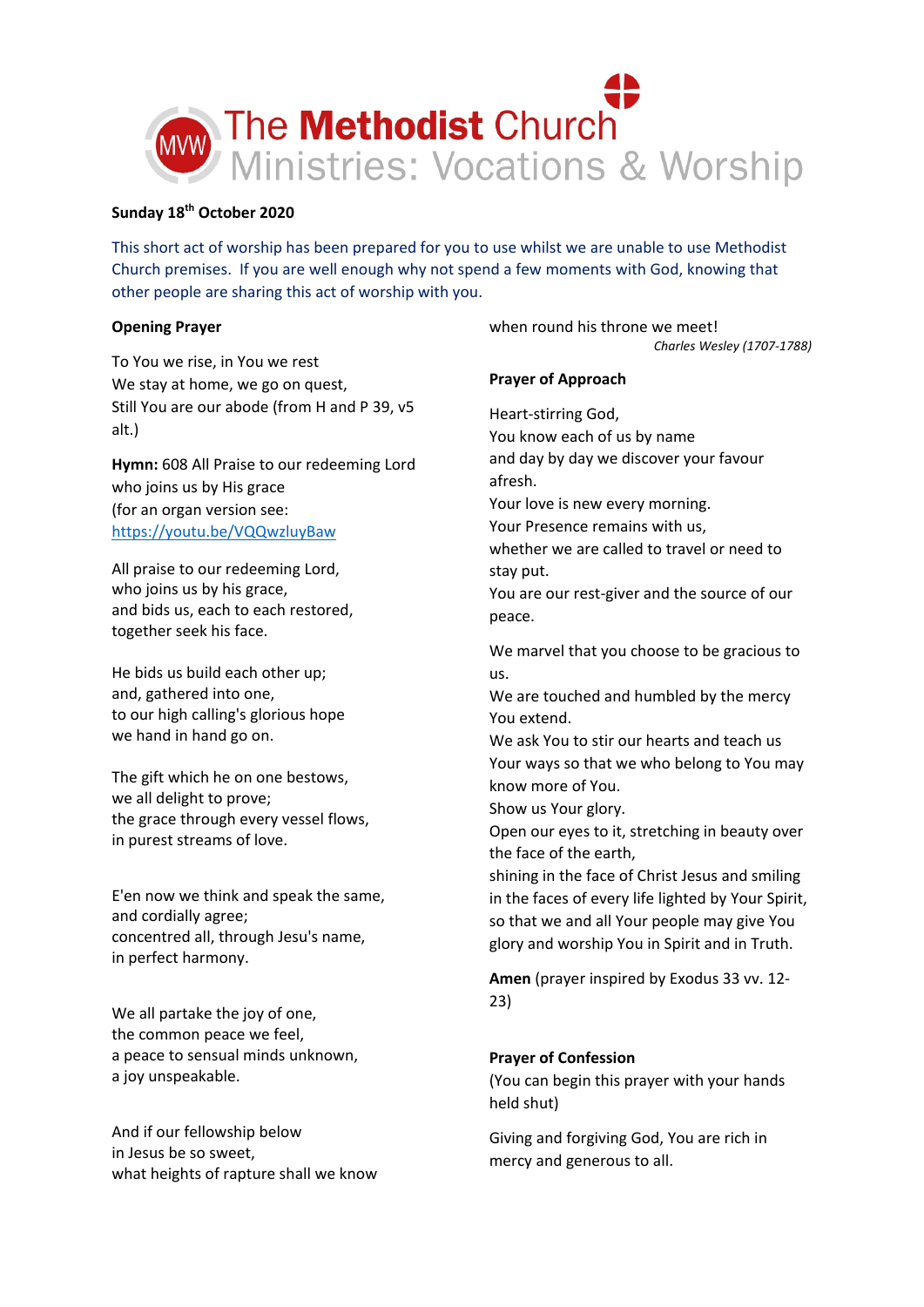Help us to see clearly the priorities, prejudices and anxieties in our lives.

Help us to face honestly the injustice, greed and exploitation of the society in which we live.

Forgive us when our concerns have been limited and we have behaved as if our lives and resources were ours to use as we wished. Forgive us when we have failed to let Your big-heartedness open our hearts and hands. (Open your hands)

Merciful God, give us the grace and courage to open our hearts and hands.

Shape our lives and use us for we belong to You.

**Amen**

# **Assurance of Forgiveness**

Receive the riches of God's mercy and grace. Know beyond any doubt that You are loved and forgiven in Jesus

### **Today's Reading from the Old Testament**

Exodus 33 vv. 12-23

# **Today's Epistle Reading**

I Thessalonians 1 vv. 1-10

### **Today's Gospel Reading**

Matthew 22 vv. 15-22

## **Time to Reflect**

There have been times in the past months, in those moments between sleeping and waking, where I have 'come to' and then remembered 'yes, we are still here, in the middle of the pandemic'. Like everyone who thought they had 'a settled life', I find myself continually adjusting to new levels of uncertainty, and expectations which have changed so much. Often all we can know is that another day starts and we are still 'here, in the middle' and we do not know how or when this 'new normal' will end.

This is a strangely interim life, fluid and marked by waiting, stuck in what is

sometimes described as the 'messy middle'. It may have been like too for the early Christians Paul wrote to at Thessalonica. His letter offers testimony to the extraordinary dynamism of early Christianity. Probably written within twenty years of the Crucifixion it presents a recognisable picture of established church life. But these Christians are keenly conscious that they are living 'in the middle' between God's great act of rescue and their eternal hope. In the midst of persecution and bereavement they may well have felt stretched and disorientated. The Gospel passage gives us the feeling of 'coming in in the middle', as if we had walked into a room in the middle of a conversation or turned on a television or radio in the middle of a drama. Whether it was right to pay taxes to the Romans was a long-running debate on which many took entrenched positions. It is a clever and dangerous 'trick question' because a direct answer lays Jesus open to charges of collaboration or revolution.

Matthew shows us Jesus taking and holding the coin, perhaps turning it over in His hand, studying the image of the Emperor, reading the imperial titles with their grandiose claims. In the hands of Jesus, a new perspective emerges and tense political and ethical question is seen in a new light. The principle is the priority of God, the need to render God what is due. The question of 'what is owed' to Caesar is addressed to the questioners. What new perspectives on entrenched issues and problems might Jesus open for us when we turn them over and put them in His hands?

To those Thessalonians picking their way through the 'messy middle', Paul's words were surely hugely encouraging. He shares how he thanks God for them in his prayers. He observes how their genuine faith and change of priorities was apparent to him and all the churches. When we think about how we support each other as Christians, we often focus on giving kindly advice or practical help. Paul shows us that one of the most affirming and valuable things we can do is to point out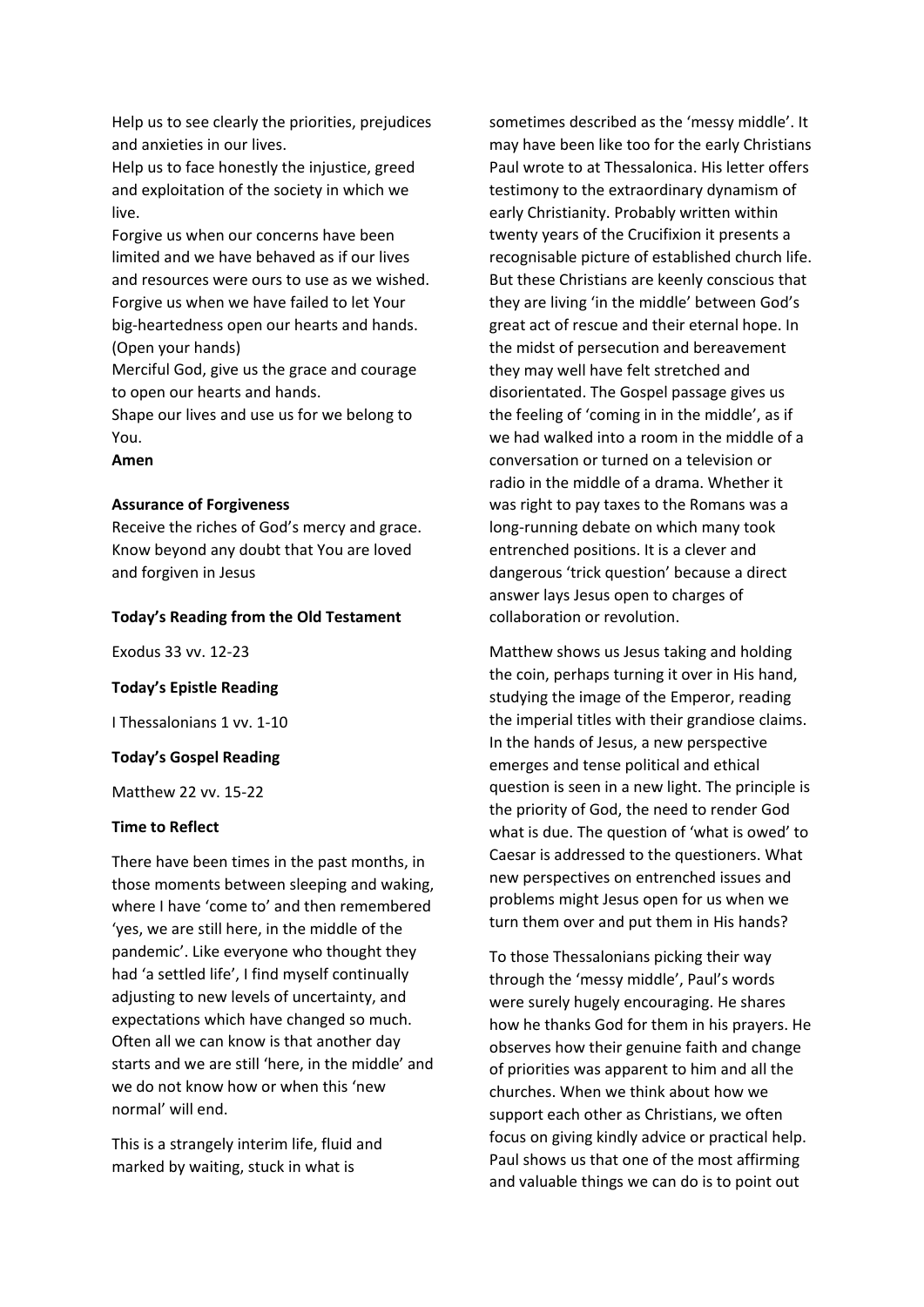signs of God's presence in their lives. Paul is like a field officer, actively searching for and affirming signs that the Spirit is at work in these new churches. Moses told God that he didn't want to go on another step, didn't want to budge, unless assured of continuing God's presence (Exodus 33 vv. 15-16). With joy Paul discovers such signs of God's Presence bringing renewal and change in the lives of his fellow Christians and it brings him to his knees in thankful joy. May God open our eyes and hearts so we like Paul can start our own scavenger hunt for signs of God's presence and offer words of encouragement and affirmation, and prayers of thanks.

## **Take a time to sit quietly**

Think of Jesus giving attention to a tricky situation where you do not know how to speak or act for the best. Pray that as you put this into Jesus's hands you will receive a renewed perspective.

In the 'messy middle' what would it mean to embark on a scavenger hunt for signs of God's Presence? Give thanks for someone in whose life you see God at work. Is there a way you could encourage them by letting them know?

# **A time of prayer**

## **Patient God**

Help us to remember that we can't find the words, You listen to our hearts and Your Spirit pleads for us in sighs too deep to be spoken.

Lover of Justice, we hold before You the peoples of the world. Establish equity and grant wisdom.

Strong God, we hold before You the church through the world and our own churches. Strengthen hearts and renew vision.

Merciful one, we hold before You those we know in need. Reach out with healing and restoration, encircle in comfort and care.

Listening God, refresh our sense of Your Presence and strengthen and guide us day by

day, until with all Your beloved people we see You face to face in Your Kingdom.

# **Amen**

**The Lord's Prayer** *Our Father ……*

*Hymn: Listen to StF 615 Let Love be real*  <https://youtu.be/SkBAxZw5NxU> (Matt Beckingham) **or sing a verse of a hymn that comes to mind**

Let love be real, in giving and receiving, without the need to manage and to own; a haven free from posing and pretending, where every weakness may be safely known. Give me your hand, along the desert pathway, give me your love wherever we may go.

*As God loves us, so let us love each other: with no demands, just open hands and space to grow.*

Let love be real, not grasping or confining, that strange embrace that holds yet sets us free;

that helps us face the risk of truly living, and makes us brave to be what we might be. Give me your strength when all my words are weakness;

give me your love in spite of all you know.

Let love be real, with no manipulation, no secret wish to harness or control; let us accept each other's incompleteness, and share the joy of learning to be whole. Give me your hope through dreams and disappointments;

give me your trust when all my failings show. *Michael Forster (b. 1946)*

## **A prayer of blessing**

May God our Father inspire and strengthen us in our work of faith

May Christ Jesus our brother motivate and sustain us in our labour of love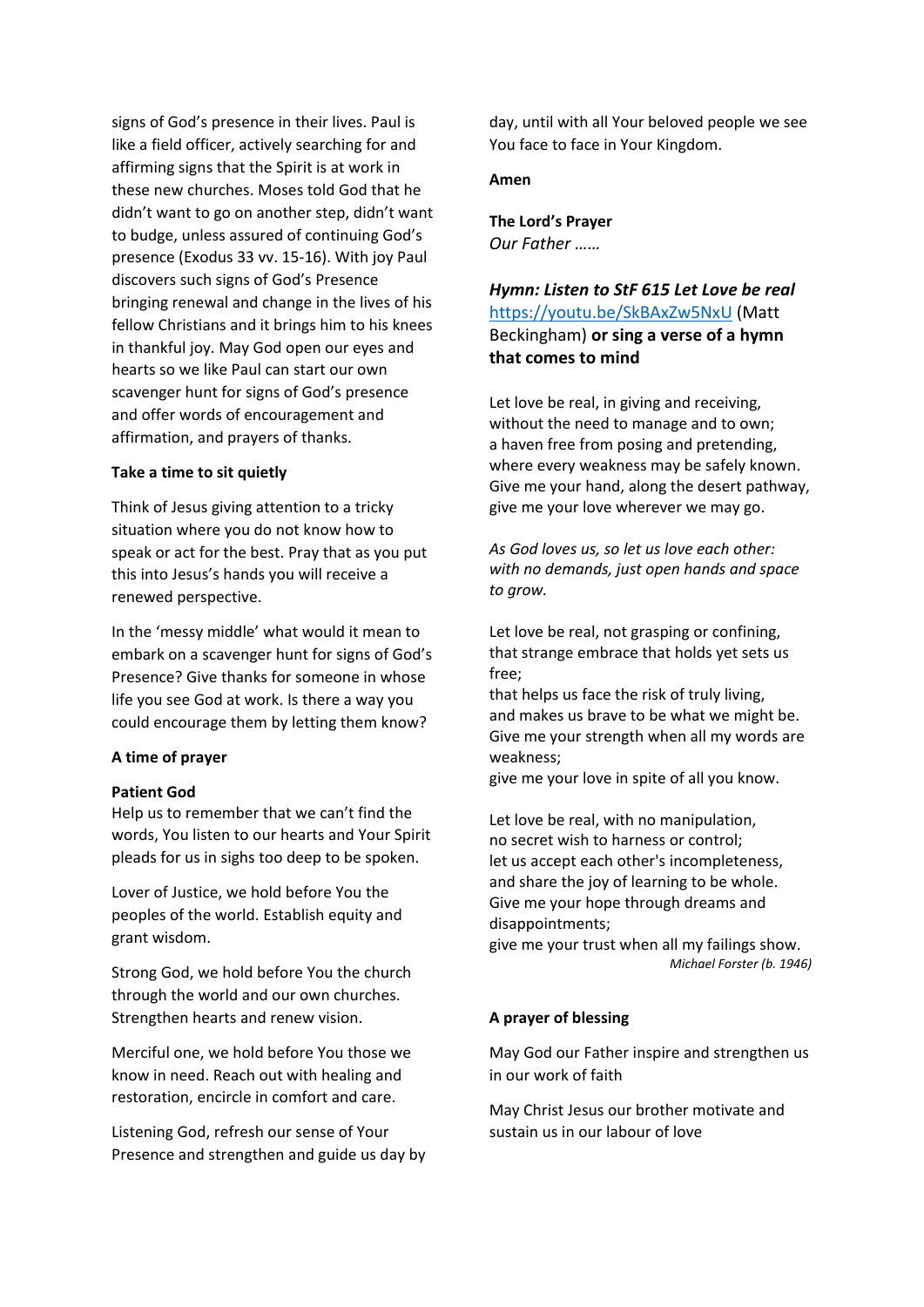May the Spirit our helper establish and build in us a steadfast hope.

That our living may be a reason for thanksgiving and bring Glory to God.

Amen.

Original Materials by Miriam Stevenson All Hymns reproduced under CCLi 1144191. Local Churches please insert CCCLi No here

## **Exodus 33: 12-23**

### **Moses' Intercession**

Moses said to the LORD, 'See, you have said to me, "Bring up this people"; but you have not let me know whom you will send with me. Yet you have said, "I know you by name, and you have also found favour in my sight." Now if I have found favour in your sight, show me your ways, so that I may know you and find favour in your sight. Consider too that this nation is your people.' He said, 'My presence will go with you, and I will give you rest.' And he said to him, 'If your presence will not go, do not carry us up from here. For how shall it be known that I have found favour in your sight, I and your people, unless you go with us? In this way, we shall be distinct, I and your people, from every people on the face of the earth.'

The LORD said to Moses, 'I will do the very thing that you have asked; for you have found favour in my sight, and I know you by name.' Moses said, 'Show me your glory, I pray.' And he said, 'I will make all my goodness pass before you, and will proclaim before you the name, "The LORD"; and I will be gracious to whom I will be gracious, and will show mercy on whom I will show mercy. But', he said, 'you cannot see my face; for no one shall see me and live.' And the LORD continued, 'See, there is a place by me where you shall stand on the rock; and while my glory passes by I will put you in a cleft of the rock, and I will cover you with my hand until I have passed by; then I will take away my hand, and you shall see my back; but my face shall not be seen.'

### **1 Thessalonians 1: 1-10**

Paul, Silvanus, and Timothy, To the church of the Thessalonians in God the Father and the Lord Jesus Christ: Grace to you and peace.

### **The Thessalonians' Faith and Example**

We always give thanks to God for all of you and mention you in our prayers, constantly remembering before our God and Father your work of faith and labour of love and steadfastness of hope in our Lord Jesus Christ. For we know, brothers and sisters beloved by God, that he has chosen you, because our message of the gospel came to you not in word only, but also in power and in the Holy Spirit and with full conviction; just as you know what kind of people we proved to be among you for your sake. And you became imitators of us and of the Lord, for in spite of persecution you received the word with joy inspired by the Holy Spirit, so that you became an example to all the believers in Macedonia and in Achaia. For the word of the Lord has sounded forth from you not only in Macedonia and Achaia, but in every place where your faith in God has become known, so that we have no need to speak about it. For the people of those regions report about us what kind of welcome we had among you, and how you turned to God from idols, to serve a living and true God, and to wait for his Son from heaven, whom he raised from the dead—Jesus, who rescues us from the wrath that is coming.

## **Matthew 22:15-22**

## **The Question about Paying Taxes**

Then the Pharisees went and plotted to entrap him in what he said. So they sent their disciples to him, along with the Herodians, saying, 'Teacher, we know that you are sincere, and teach the way of God in accordance with truth, and show deference to no one; for you do not regard people with partiality. Tell us, then, what you think. Is it lawful to pay taxes to the emperor, or not?' But Jesus, aware of their malice, said,